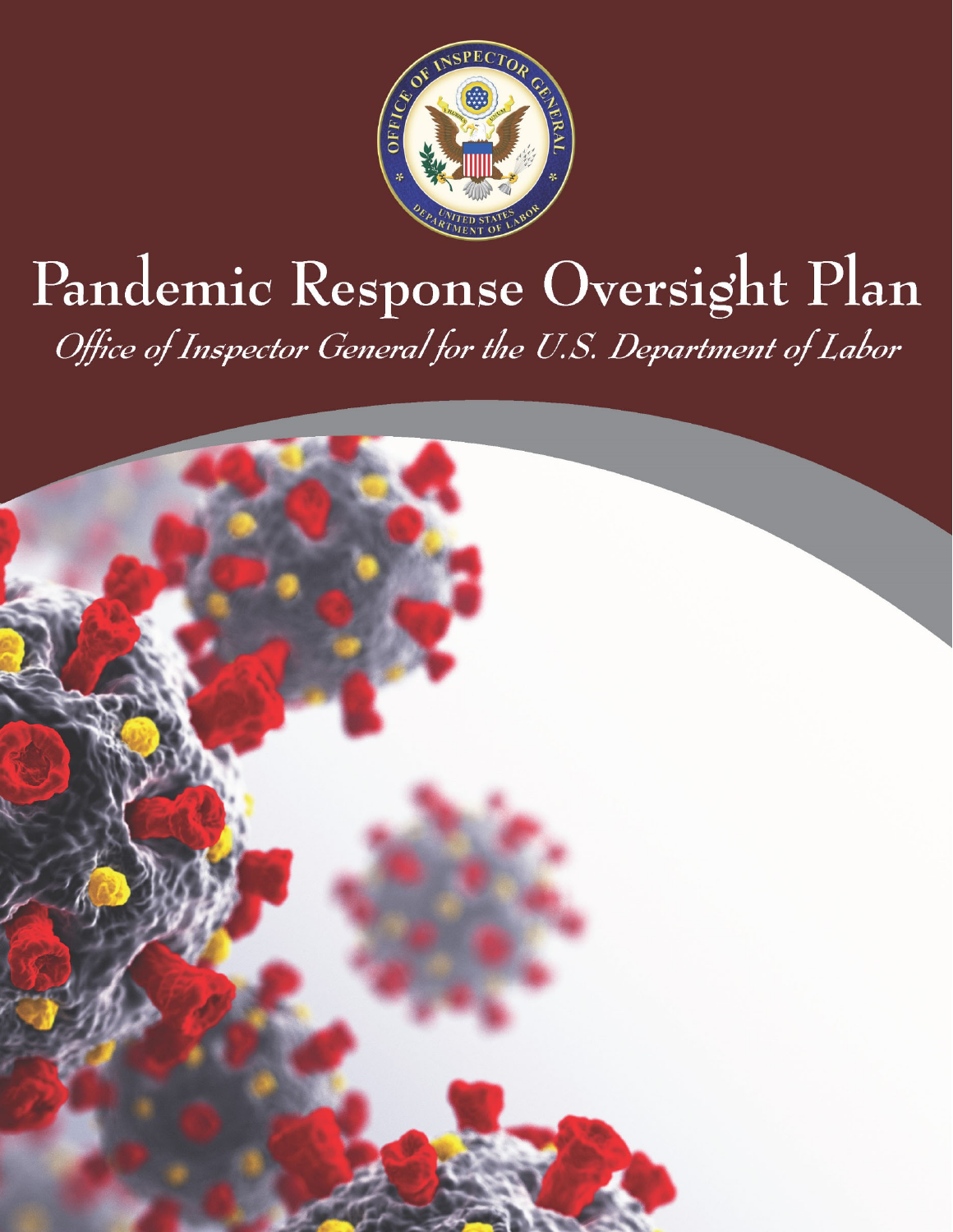## **U.S. DEPARTMENT OF LABOR OFFICE OF INSPECTOR GENERAL PANDEMIC RESPONSE OVERSIGHT PLAN**

**Published April 15, 2020** 

## **BACKGROUND**

The U.S. Department of Labor (DOL), Office of Inspector General (OIG), received an appropriation of \$26 million to carry out oversight activities of DOL's response to the coronavirus (COVID-19) pandemic under the Coronavirus Aid, Relief, and Economic Security Act (CARES Act). Specifically, the OIG received \$25 million to oversee the unprecedented expansion of the Unemployment Insurance (UI) programs provisioned by the Act and \$1 million for oversight of DOL activities supported with funds appropriated to prepare for and respond to the coronavirus pandemic.

## **OVERSIGHT PLAN**

The OIG's oversight will focus on the Department's response to the pandemic, particularly under the CARES Act. The OIG's oversight work will be conducted in four phases covering the allocation periods for CARES Act funds and post-allocation. This plan is subject to change as the OIG continues to conduct risk assessments to identify specific areas for review. Funding for oversight related to activities other than UI programs is provided by the \$1 million CARES Act funding, as appropriate, or by reprioritization of existing OIG resources. See the appendix for select criteria for DOL's response to the coronavirus pandemic.

#### **Phase 1**

## **(Expected completion by June 30, 2020)**

The OIG will address DOL's plans for administration and oversight in Phase 1. The first phase will include the issuance of "advisory reports" to aid in the Department's administration and oversight planning. These advisory reports will be based on past programmatic issues identified by the OIG to help the Department avoid historical pitfalls while implementing its pandemic response. The OIG will also issue fraud alerts to both the Department and to the state workforce agencies to highlight areas susceptible to fraud and abuse.

#### **Potential Audit Oversight Focus:**

Employment and Training Administration (ETA) – Office of Unemployment Insurance:

- CARES Act regulations and implementation guidance to State Workforce Agencies
- Plans and resources for providing oversight of key programs
- Timeliness of funds released to states
- Benefits paid to gig and self-employed workers
- Reporting and accountability
- Information Technology plans and resources for continuous operations, providing oversight, and preventing fraud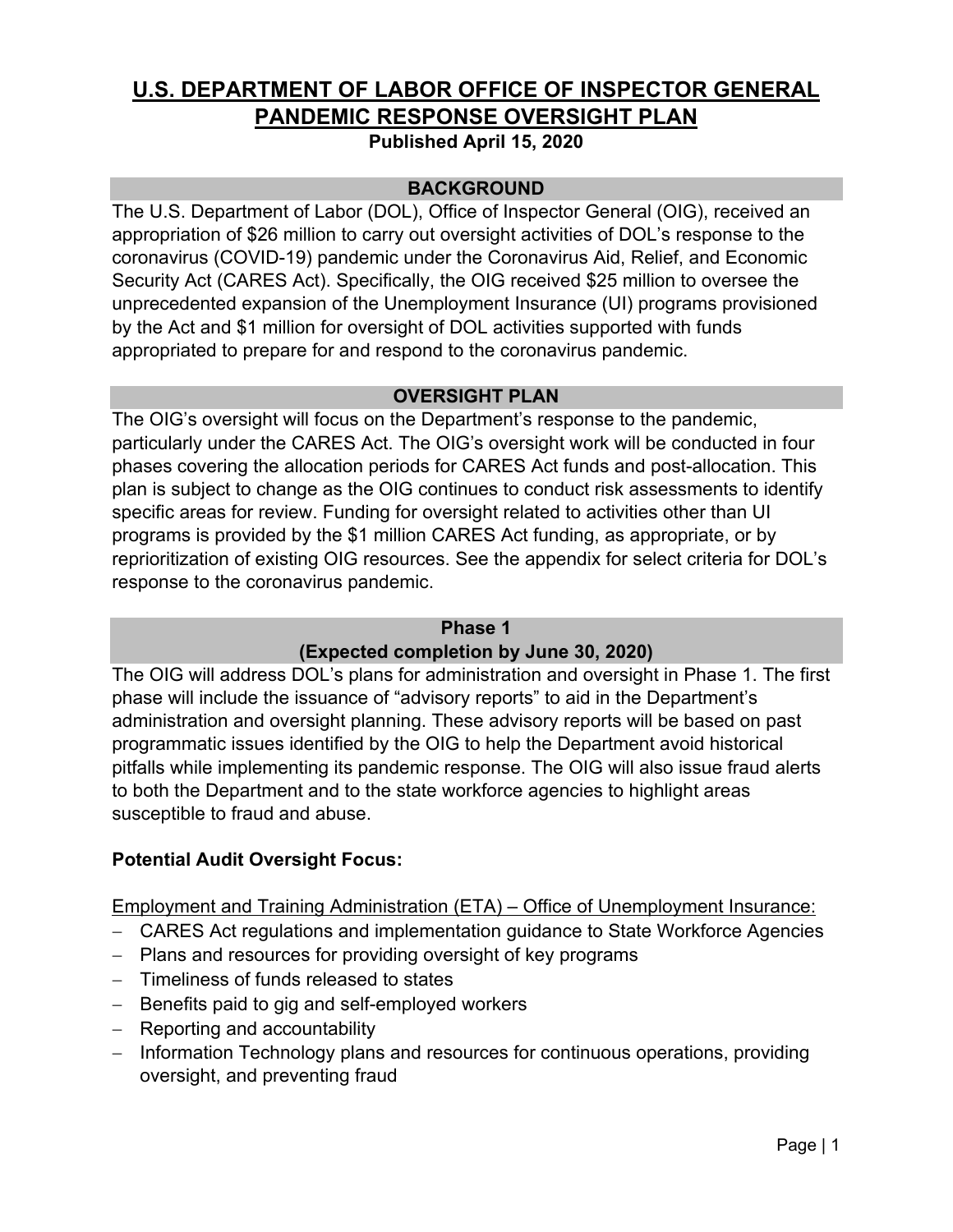## Occupational Safety and Health Administration (OSHA):

- Interim employer guidance issued on preparing workplaces for a COVID-19 outbreak
- Guidance provided to regional and area offices regarding compliance safety and health officers' safety and protection to continue the mission during a health crisis

## Wage and Hour Administration (WHD):

- Department CARES Act regulations and WHD implementation guidance
- Action plans, including goals and objectives for each program and the risk of fraud and other risks that threaten WHD's ability to achieve those objectives.
- Reporting and accountability
- Plans and resources for providing oversight of key programs

## Employee Benefits Security Administration (EBSA):

- Expansion of DOL authority to postpone plan filing deadlines
- Expansion of DOL authority to adjustment single-employer plan funding rules

## Office of Workers' Compensation Programs (OWCP):

- Impact on the program as a result of COVID-19 claims from federal workers

## Multi-agency Grant Management:

- Guidance to agencies awarding grants intended to provide administrative relief (federal financial assistance) to entities directly impacted by COVID-19 due to loss of operations

#### Other DOL Activities:

- Impact of COVID-19 response on other DOL activities, including Occupational Safety and Health Administration Whistleblower Programs; Mine Safety and Health Administration; and Office of Federal Contract Compliance Programs

## **Potential Investigative Oversight Focus:**

- Determine relevant points of contact and program experts within DOL (nationally and regionally) for the various programs that may be impacted by fraud related to COVID-19. Program experts will initially be sought from ETA (unemployment and job training funds), WHD (labor standards, family friendly leave, family medical leave), OSHA (occupational safety), EBSA (hardship 401k distributions), and OWCP (claimant/medical provider fraud) to gain an investigative knowledge base for specific programmatic disbursements/issues related to COVID-19. Having program knowledge will be essential for developing a foundation when initiating criminal investigations and applying pertinent criminal statutes
- In coordination with DOL program experts, OIG will identify potential fraud within the pertinent programs as a result of the government's response to COVID-19 with an emphasis on UI fraud. As fraud vulnerabilities are identified, investigative resources will be shifted as appropriate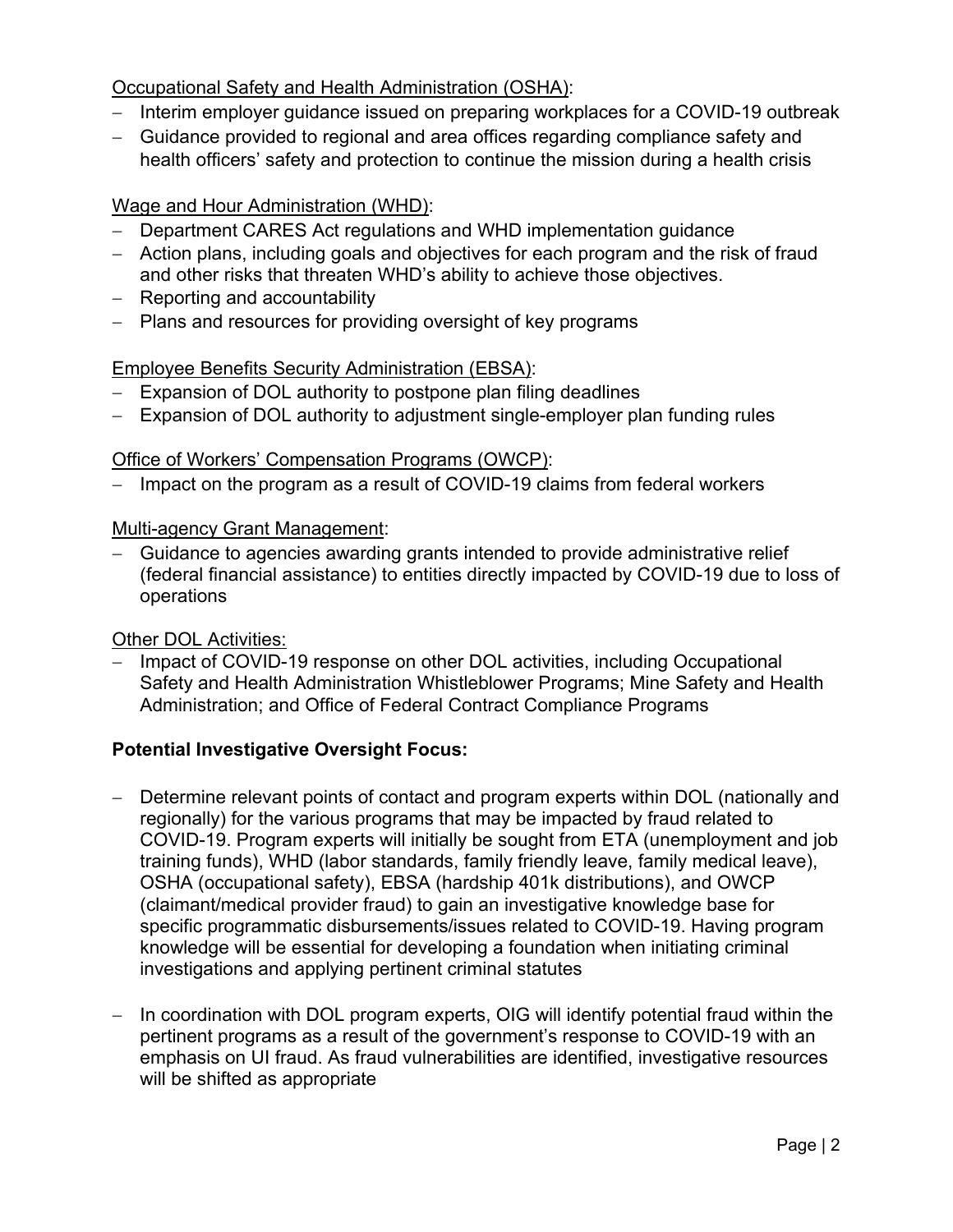- Identify criminal coordinators for local, state and federal law enforcement COVID-19 task forces throughout the country. Assign OIG resources to COVID-19 task forces, as appropriate. Align OIG investigative focuses at the national and local levels with prosecutorial priorities as they relate to COVID-19 related fraud schemes that fall within the investigative jurisdiction of the OIG, including UI fraud
- Conduct relevant data mining and analysis through readily available law enforcement databases to assess the nature of complaints submitted to local, state and federal agencies. Based on these assessments, the OIG will determine potential vulnerabilities in various labor programs and shift investigative resources to those areas, as appropriate
- Increase public awareness of fraud by encouraging the filing of complaints regarding potential COVID-19 wrongdoing through the OIG Hotline and National Center for Disaster Fraud. Use COVID-19 informational materials to publish the OIG Hotline's contact information as part of its outreach activities to protect the public from criminal actors who attempt to exploit labor programs
- Develop agreed-upon procedures between the OIG, ETA's Office of Workforce Security for the referral of complaints and evidence of fraud relating to UI benefits under the CARES Act
- Procure and configure data analytics tools to supplement the OIG's current data tools sets as data is collected and processed from States' UI programs and other data sources
- Coordinate with the Department to identify and obtain access to currently available data to aid the OIG in its oversight work. Specifically, the OIG is requesting direct access to ICON (UI Interstate Connection Network) so that investigators have timely access to State Workforce Agency (SWA) wage and unemployment claim information to efficiently identify and investigate unemployment fraud, particularly when it spans multiple states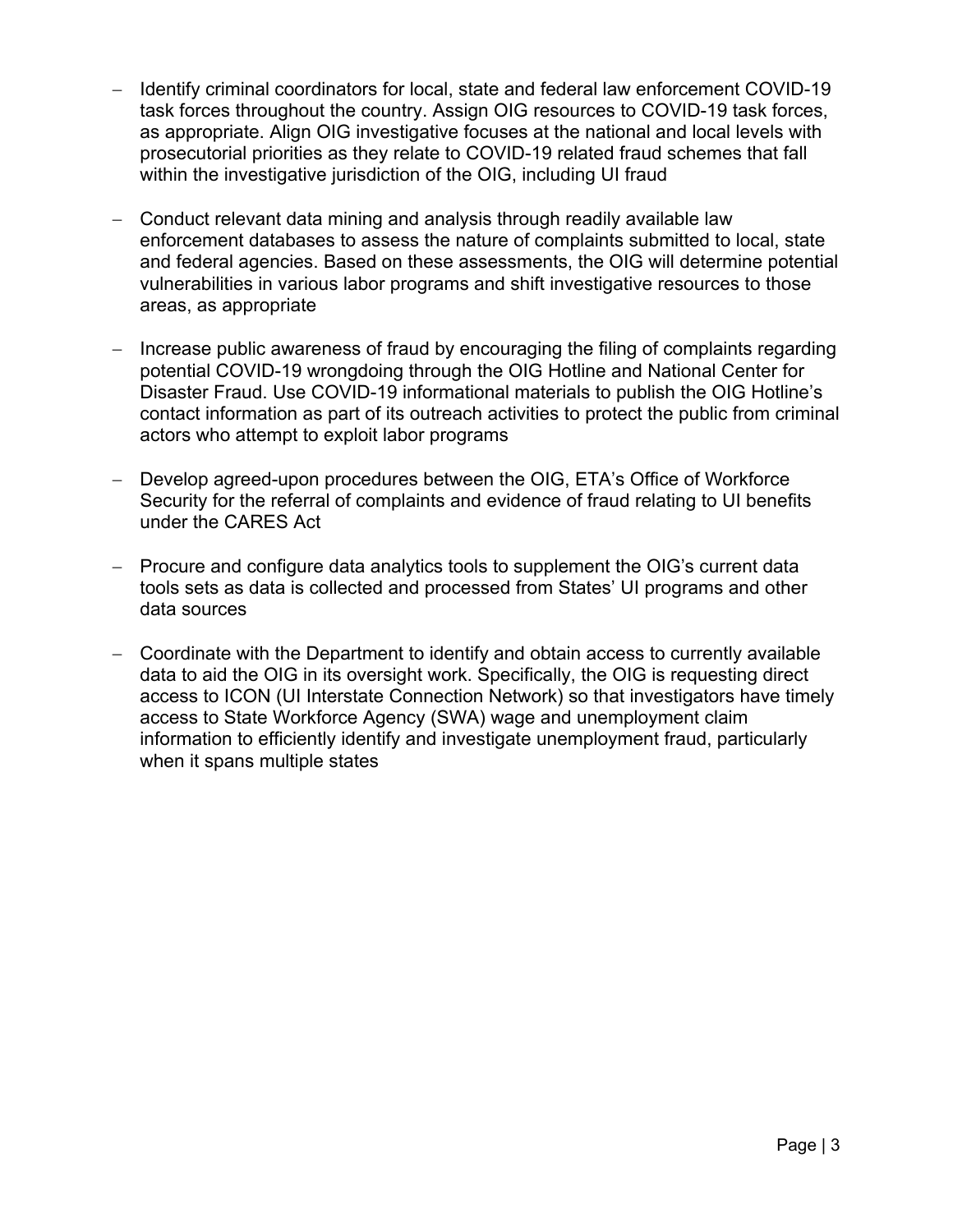#### **Phase 2 (Expected completion by September 30, 2020)**

Phase 2 will focus on DOL's initial implementation of its administration and oversight activities.

## **Potential Audit Oversight Focus:**

## ETA – Office of Unemployment Insurance:

- Technical assistance and training to all states and implementation of its oversight plans, including plans to reduce the risk of fraud
- State implementation and reporting for the most significant programs

## Occupational Safety and Health Administration (OSHA):

- Evaluate OSHA's efforts to protect people on the front lines of this pandemic, particularly doctors, nurses, other health care workers, and emergency responders with increased exposure risk

## Wage and Hour Administration (WHD):

- Plans for providing technical assistance to regional and district offices when implementing the:
	- **Emergency Family and Medical Leave Expansion Act**
	- **Emergency Paid Sick Leave Act**
- Challenges during COVID-19 action plan implementation and corrective action taken to resolve the issues
- $-$  Reporting and accountability
- Preliminary outcomes of the affected programs to identify potential internal control weaknesses

#### Employee Benefits Security Administration (EBSA):

- Implementation of DOL authority to postpone plan filing deadlines
- Implementation of DOL authority to adjust single-employer plan funding rules

#### Office of Workers' Compensation Programs (OWCP):

Oversight of compensation and medical claims related to COVID-19

#### Multi-agency Grants Management:

 Oversight of agencies awarding grants intended to provide administrative relief (federal financial assistance) to entities directly impacted by COVID-19 due to loss of operations

#### Other DOL Activities:

- Nature and scope of work will depend on the results of the assessment in Phase 1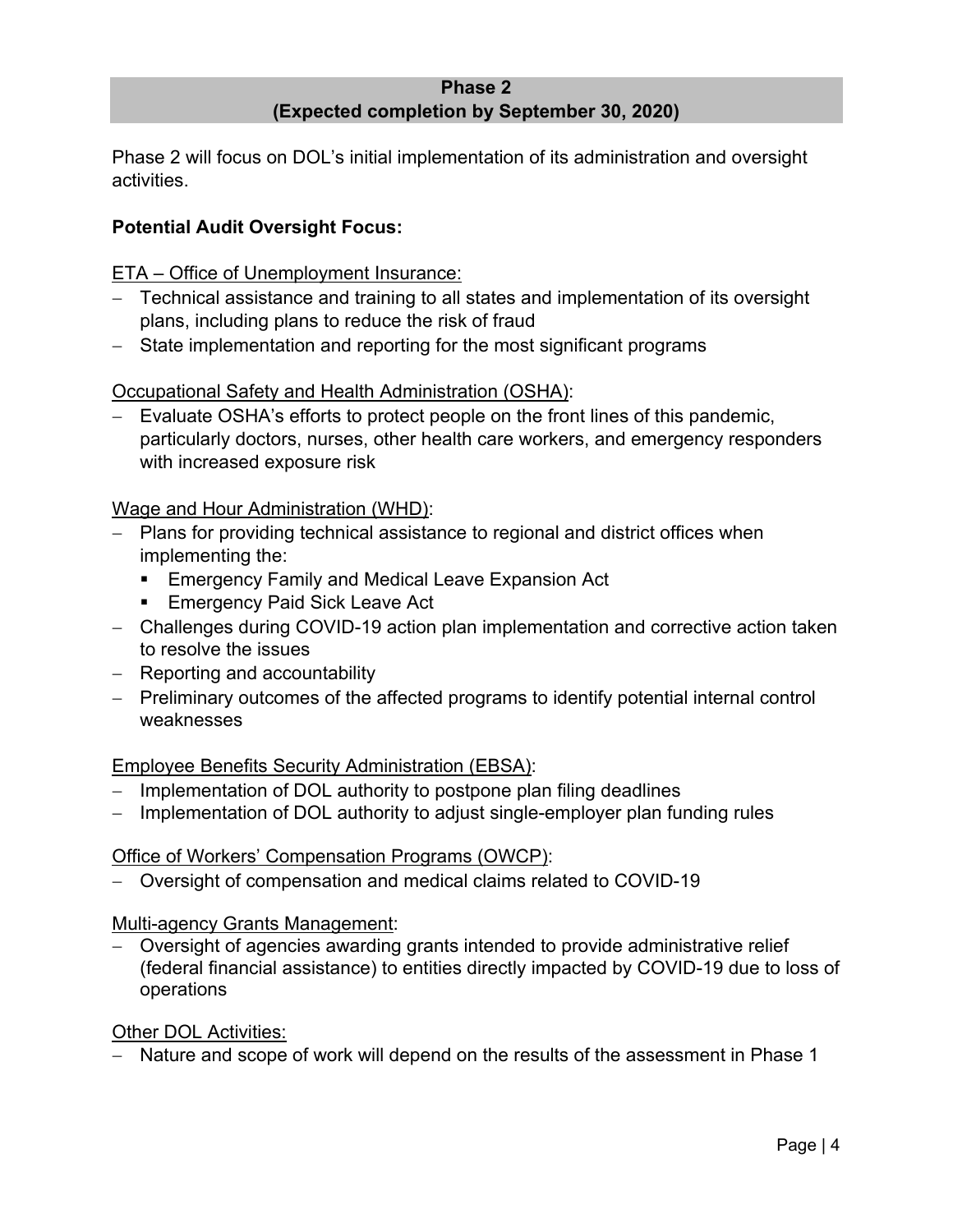## **Potential Investigative Oversight Focus:**

- Develop predictive data analytic models based on case fact patterns to aid in the identification of potential misuse of funds. Proactively identify alleged misuse of funds based on those fact patterns. Deploy data analytic dashboards to assist in the efficient assessment of payments, claims, grant data and payee data. Modeling will use traditional data science techniques, and continual machine learning based on past analytic models, as well as any new information discovered during OIG investigations
- Utilize case management systems and data analytics to monitor case trends and fraud schemes to ensure investigative resources are deployed appropriately to address COVID-19-related investigations with particular emphasis on UI fraud resource allocation
- Specifically, when addressing unemployment fraud, OIG will coordinate directly with SWA investigative units to determine fraud trends that may emerge including:
	- **Mass/batched uploads of employee wage records**
	- Employee wages submitted near or after claimant's UI claim is filed
	- **Employer forms that originate from claimant address**
	- **Employers/claimants interceding in unusual ways**
	- UI benefits deposited into common bank accounts
	- Commonalities for employees (phone, IP, email, address)
- Identify particular areas of significant COVID-19 fraud based on previous case data, incoming complaints, data mining, and ongoing criminal investigations. Historically, following disaster relief and stimulus funding deployed by DOL, OIG has seen an increase in organized criminal fraud schemes relating to the following programs:

#### ETA – Unemployment Insurance

- Fictitious employer schemes (fabricated employers and employees)
- **If Identity theft schemes (stolen identities used for unemployment)**
- Personally Identifiable Information leasing schemes (loaning of identities for wage-earning and unemployment)
- **Employee integrity schemes (SWA employees manipulating claims)**
- Unemployment supplement schemes (utilizing unemployment to pay regular wages)

#### ETA – Job Training Programs

- **Embezzlement of job training funds**
- Ghost participant schemes

#### EBSA – Pension Plans

- Hardship loan schemes (false statements to pension plans)
- **IMPOPER 19 Imposter schemes (Impersonation of plan beneficiary for withdrawals)**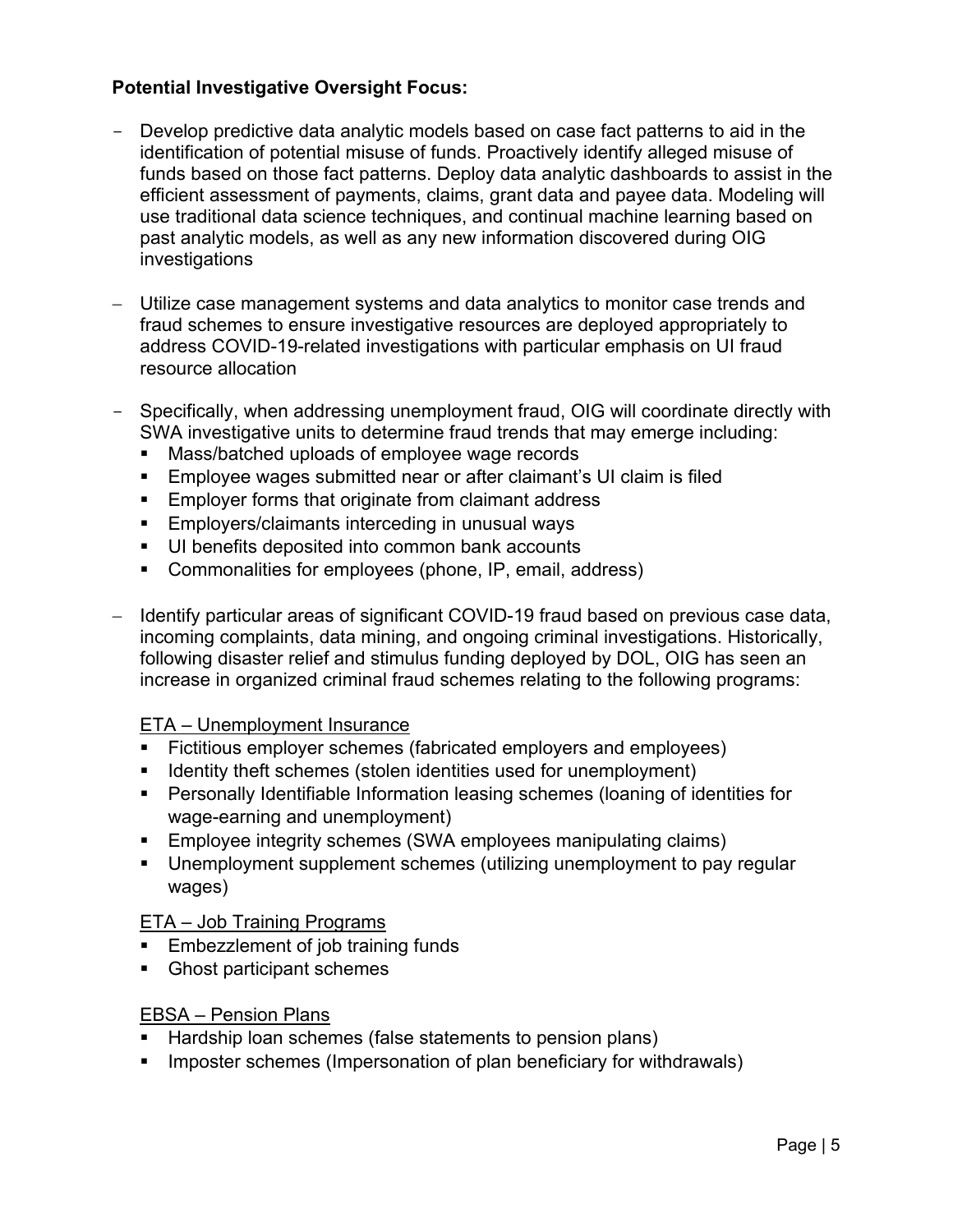#### WHD – Worker Standards

- Kickback schemes (employees forced to return assessed back wages)
- **Attempted bribery of WHD officials**

#### OWCP – Workers' Compensation

- Claimant fraud (performing physical activities inconsistent with injury/working and not reporting)
- Medical provider fraud (billing for services not rendered)

## OSHA – Occupational Safety Standards

- **Fabricated OSHA certifications**
- Attempted bribery of OSHA officials
- Work with local, state and federal prosecutors to resolve ongoing criminal investigations involving COVID-19 wrongdoing and pursue all available criminal, civil, and administrative remedies, to include suspension and debarment, when appropriate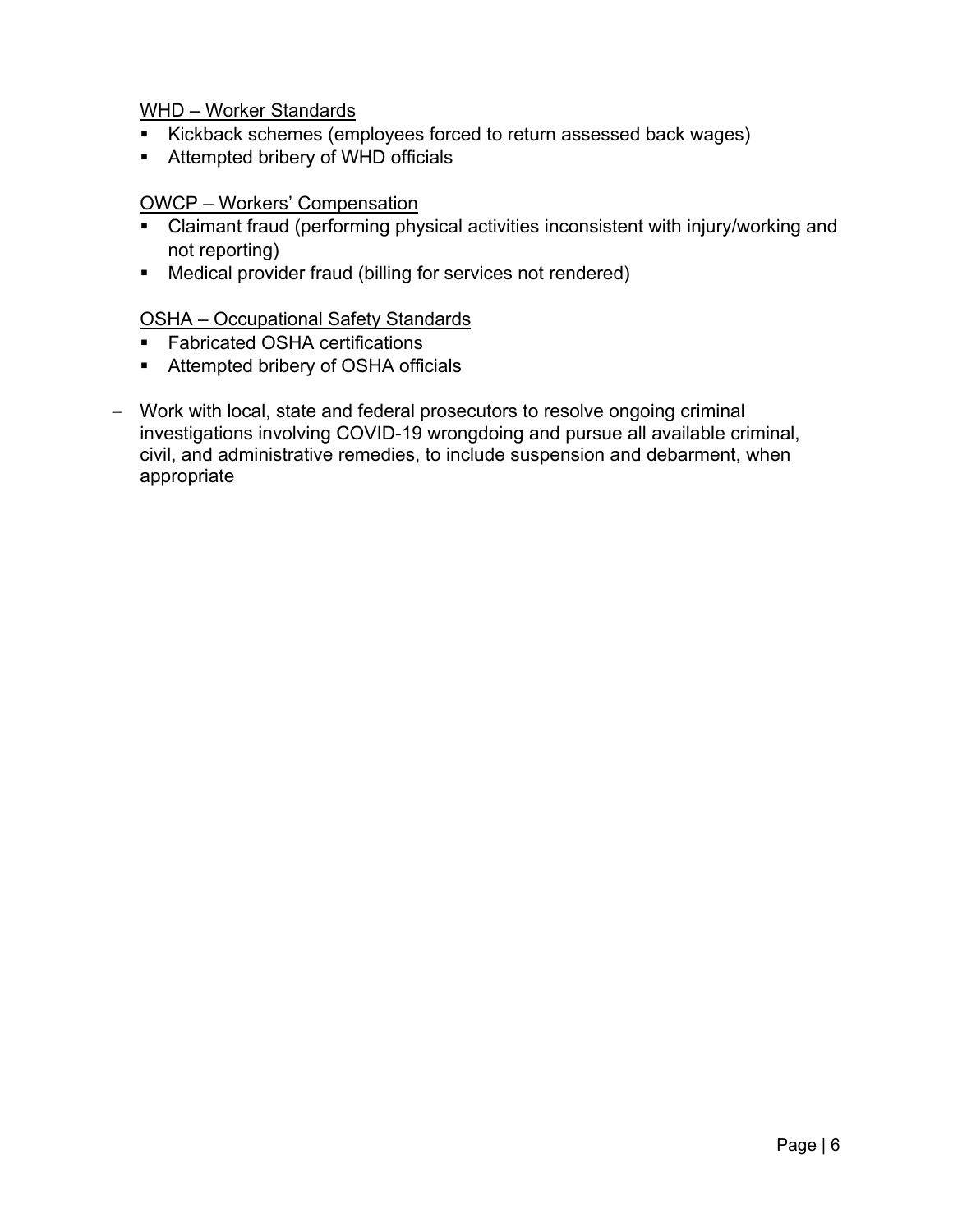#### **Phase 3 (Expected completion by September 30, 2021)**

Phase 3 will focus on after-the-fact reviews of the Department's administration and oversight, lessons learned, and how the Department's response to the pandemic affected normal operations.

## **Potential Audit Oversight Focus:**

ETA - Unemployment Insurance:

- Nationwide performance data and reporting
- State administration, controls, and performance related to UI programs (fraud and other improper payments)
- State methods and efforts to recover overpayments

## Occupational Safety and Health Administration (OSHA):

- inspections - Impact of COVID-19 pandemic on operations, including the number and types of
- Alternative mechanisms for programmed inspections, such as phone/fax inspections to safeguard workers
- OSHA plans in anticipation of future pandemics

#### Wage and Hour Administration (WHD):

- Nationwide performance data and reporting for COVID-19 activities

## Employee Benefits Security Administration (EBSA):

- Impact of DOL implementing its authority to postpone plan filing deadlines
- Impact of DOL implementing its authority to adjust single-employer plan funding rules

#### Office of Workers' Compensation Programs (OWCP):

Impact of COVID-19 related claims on OWCP

#### Multi-agency Grants Management:

 Impact of grants awarded to provide administrative relief (federal financial assistance) to entities directly impacted by COVID-19 due to loss of operations

#### Other DOL Activities:

Nature and scope of work will depend on results of assessment in Phases 1 and 2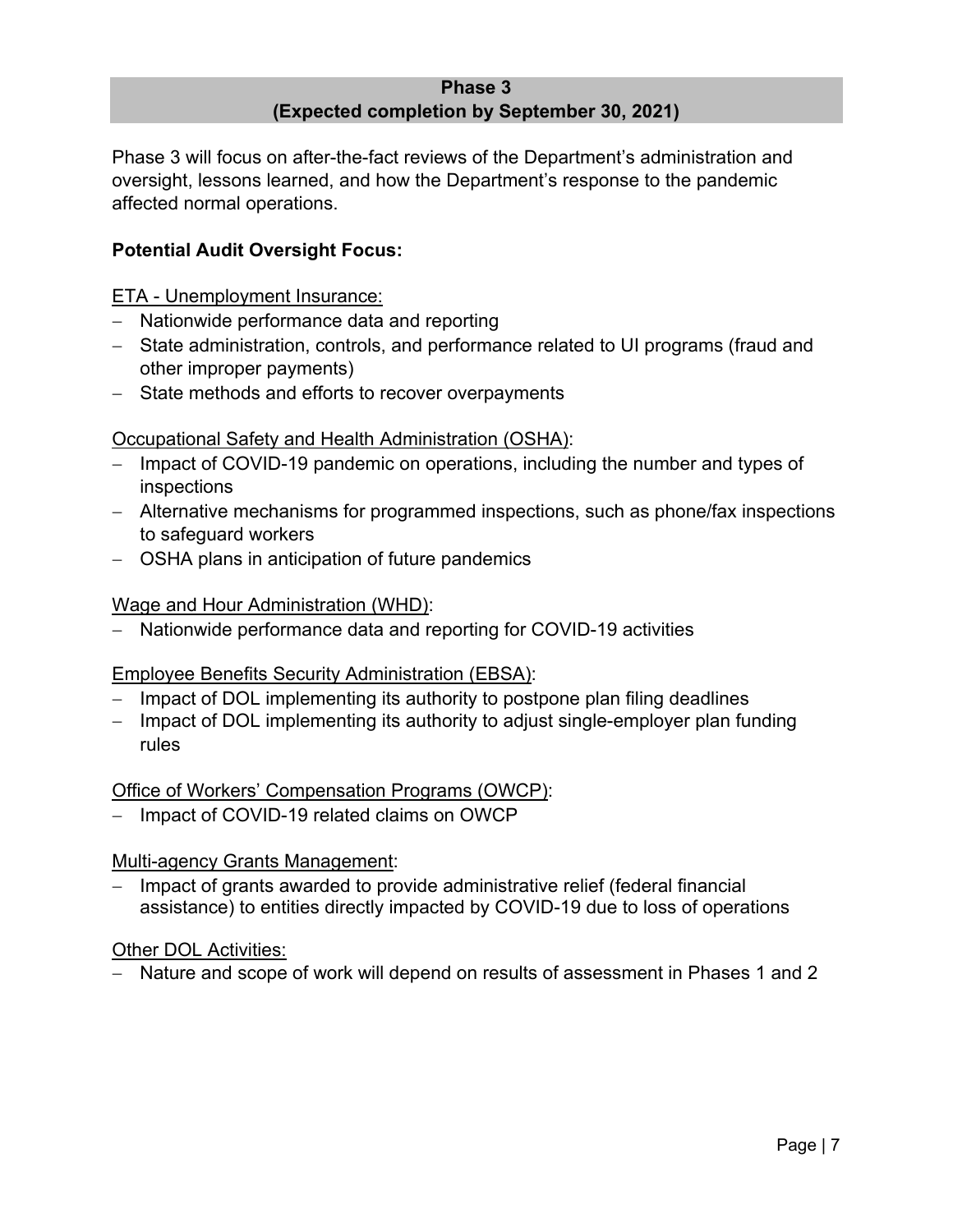## **Potential Investigative Oversight Focus:**

- Coordinate with the OIG's Office of Audit on any systemic weaknesses or fraud vulnerabilities identified during COVID-19 investigations to reduce thee long-term impact of fraud on DOL programs
- Highlight successful COVID-19 investigations by issuing DOL/DOJ press releases in coordination with investigative partners. Utilize press releases by publishing them on the OIG website to deter COVID-19 related fraud and increase public awareness on reporting COVID-19 wrongdoing to the OIG hotline
- Advise DOL regulatory agencies/program experts of investigative findings and possible weaknesses in the various programs to prevent future fraud
- As trends in unemployment fraud scheme are identified, OIG will ensure SWAs consider issuing fraud alerts to other SWAs to deter additional fraud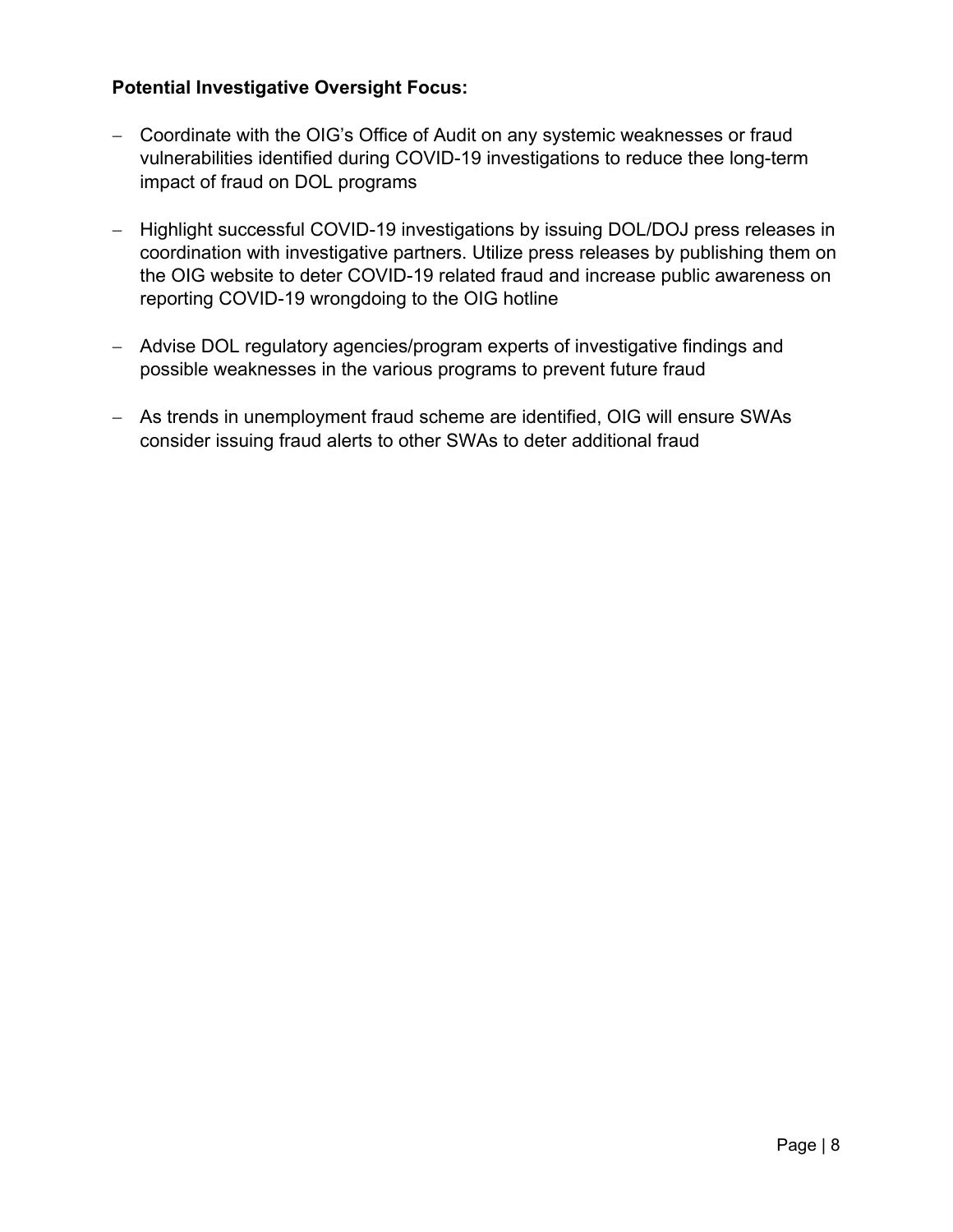## **Phase 4 (Ongoing)**

The OIG will continue to monitor and assess DOL's actions relating to COVID-19 in response to any new legislation enacted by Congress, as well as continue our investigative efforts. This phase will also include an overall summary of lessons learned from all major programs impacted.

## **Audit Response to New Legislation:**

- Assess DOL agency planning, including enactment of necessary regulatory changes, issuance of guidance, establishment of reporting requirements, and plans for oversight
- Assess DOL agency initial implementation and oversight
- After-the-fact assessment of program results, including impact on agency operations

## **Ongoing Investigative Work:**

- OIG will evaluate ongoing, long-term, complex criminal investigations with an emphasis on unemployment fraud schemes. Resources will be allocated to highimpact multi-state fraud schemes. OIG will prioritize the most significant investigations and dedicate appropriate resources and expertise to those investigations. Specifically, OIG will determine if new fraud schemes emerged as a result of COVID-19 funding. To deter future fraud, we will notify DOL program agencies about those new schemes
- Upon the conclusion of high-impact investigations, OIG will:
	- Relay significant concerns, programmatic weaknesses, and lessons learned via investigative notices to the Department
	- Make legislative recommendations related to vulnerabilities discovered during investigations as a result of the COVID-19 funding
	- Evaluate the initial investigative response, case results and final outcomes
	- **If Identify significant challenges encountered and determine future initiatives based** on investigative findings
	- Consider establishing new policies and procedures or revising existing policies to more efficiently meet the agency investigative mission

## **Overall Summary of Lessons Learned:**

 Roll-up reports of all OIG work conducted to present overall results of program achievement in responding to COVID-19, impact on agencies' operations, and lessons learned